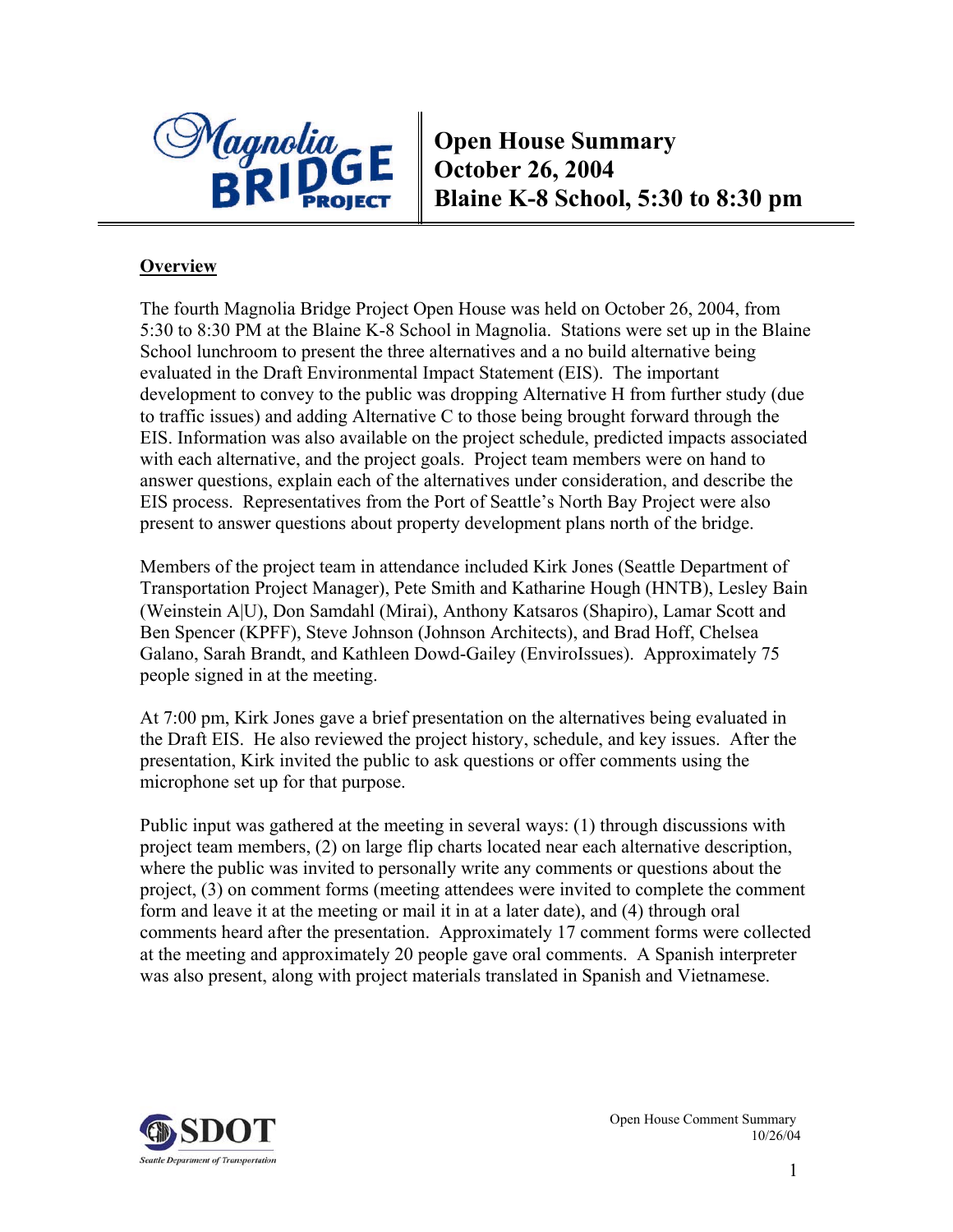## **General Summary**

The following common questions and concerns were raised during the open house, either in discussions with project team members, on flipcharts, during the question and comment period after the presentation, or on comment forms. This list is not allinclusive, but attempts to capture the key points heard repeatedly from the public.

- Signalized intersections on the bridges are generally not favored, as they slow down vehicular travel and don't seem to be necessary.
- Alternative C raises many concerns, from concentrating noise and air quality impacts on those over the bluff to slowing down emergency response vehicles. Many community members see Alternative C as a route designed to accommodate the Port's redevelopment.
- Several community members voiced concern about the Port's plans for redevelopment, and one encouraged the City and Port to work together on creating a comprehensive plan for the area.
- Pedestrian and bicycle paths should be included in any solution. Alternative C is a concern, as it appears to co-locate the bike/pedestrian path and road in close proximity.
- Access to the marina from the east is a concern, though some residents don't believe that the number of people trying to get from the bluff to the marina warrants a special intersection.
- Concerns were raised about the environmental impacts and seismic safety of Alternatives C and D, which appear to be located near or within the greenbelt on the Magnolia bluff.
- Of those expressing a preference about the options, Alternative A received the most support, while Alternative C was opposed by the most commenters.

## **General Public Input**

The following section includes comments captured verbatim on flipcharts during the meeting, oral comments and questions offered after the presentation, and input submitted via comment forms returned at the open house and by mail.

## **Flipchart Comments**

The following comments were captured on flipcharts placed near the profiles and maps of the alternatives.

## **Alignment A**

- Prefer ramps to intersection
- Same as above

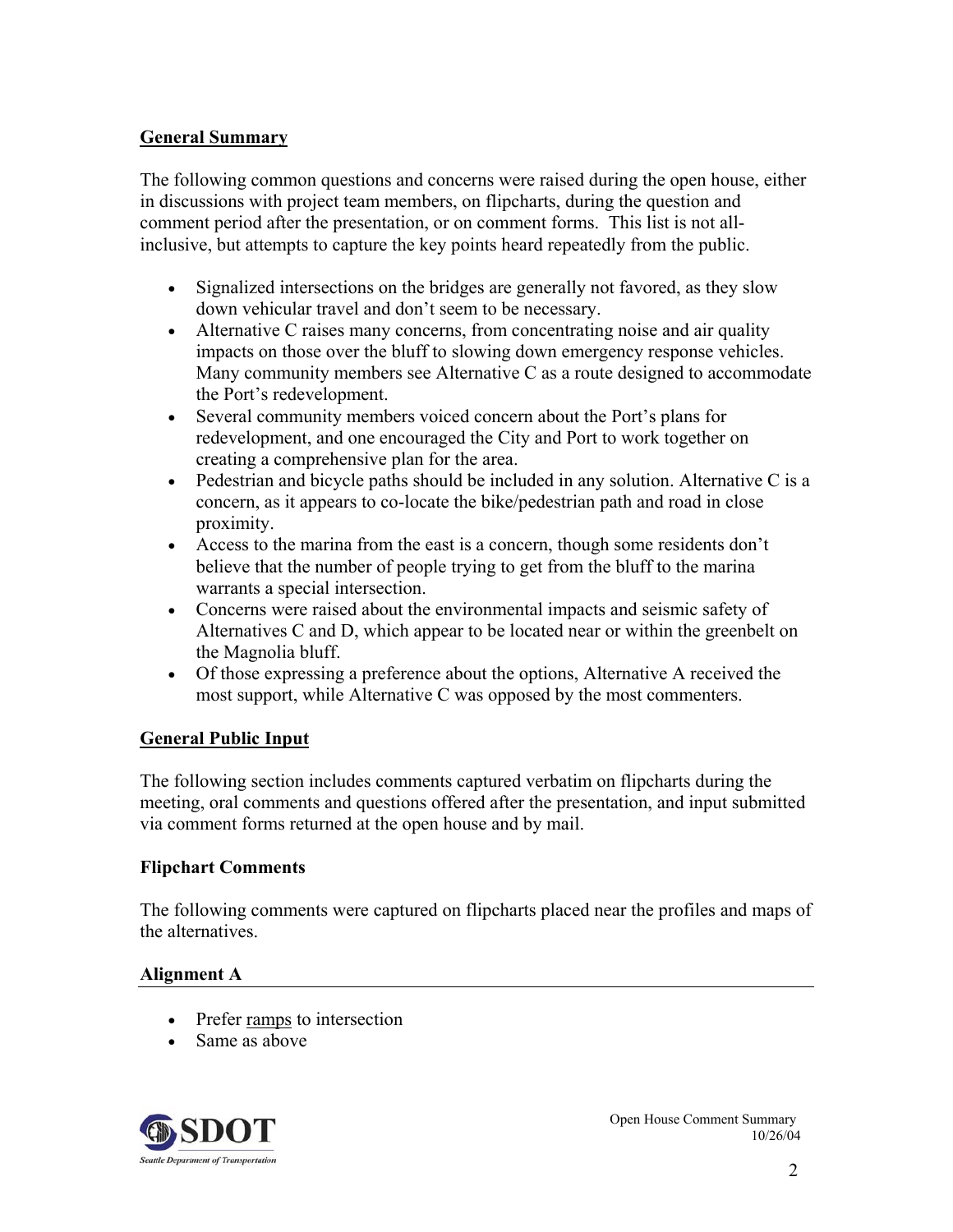## **Alignment C**

- Noise impacts on bluff?
- What about emissions impact on the bluff and greenbelt?

#### **Alignment D**

- What are the potential problems with elevated rails or platforms from the monorail? On all the alternatives?
- Prefer ramps to intersection
- Prefer A, but D with ramp (not intersection) is tolerable
- If the Port wants more access than they have now, they should build their own access north of bridge

#### **Oral Comments/Questions**

The following questions and comments were offered after Kirk Jones' presentation. Responses to questions are indicated in *italicized font*.

- With Alternatives A and D, have you done any traffic projections between the area to be developed and the bridge? Will those off-ramps pull enough people off of the bridge to make a difference? If traffic won't be seriously changed by the presence of the ramps, do you need a signalized intersection? *Yes, we've done those studies, and the issue boils down to more than traffic volume. Trucks trying to enter or exit the bridge would need an intersection. If the Port redevelops in the North Bay property, and gets approval for more dense development, they may need to create yet another connection (perhaps at Armory or Wheeler and tying into the North end of the property).*
- The Port's needs seem to be the real "elephant in the room." The most plausible alternative from the Port's perspective appears to be Alternative D. What do you mean by "denser development" in the North Bay area? Big box, commercial, or residential development? I worry that public comments will be minute compared to the consideration given to what the Port wants.

*Regardless of what the Port needs, there will only be one intersection on any given bridge alternative. Dan Burke, Port of Seattle, encouraged the crowd to attend a public meeting on November 16th at Bell Harbor International Harbor (4:30 – 7:30 pm), where the Port's framework for North Bay land use and redevelopment will be discussed. Lindsay Brown also announced that the Port would provide a community briefing at Blaine on November 11 from 7:00 – 9:00 pm.*

• It looks like Alternative C would place a pedestrian walkway next to or underneath the vehicular parkway. Can the two work together? *Yes, the two would either be next to each other, or the roadway would be over the* 

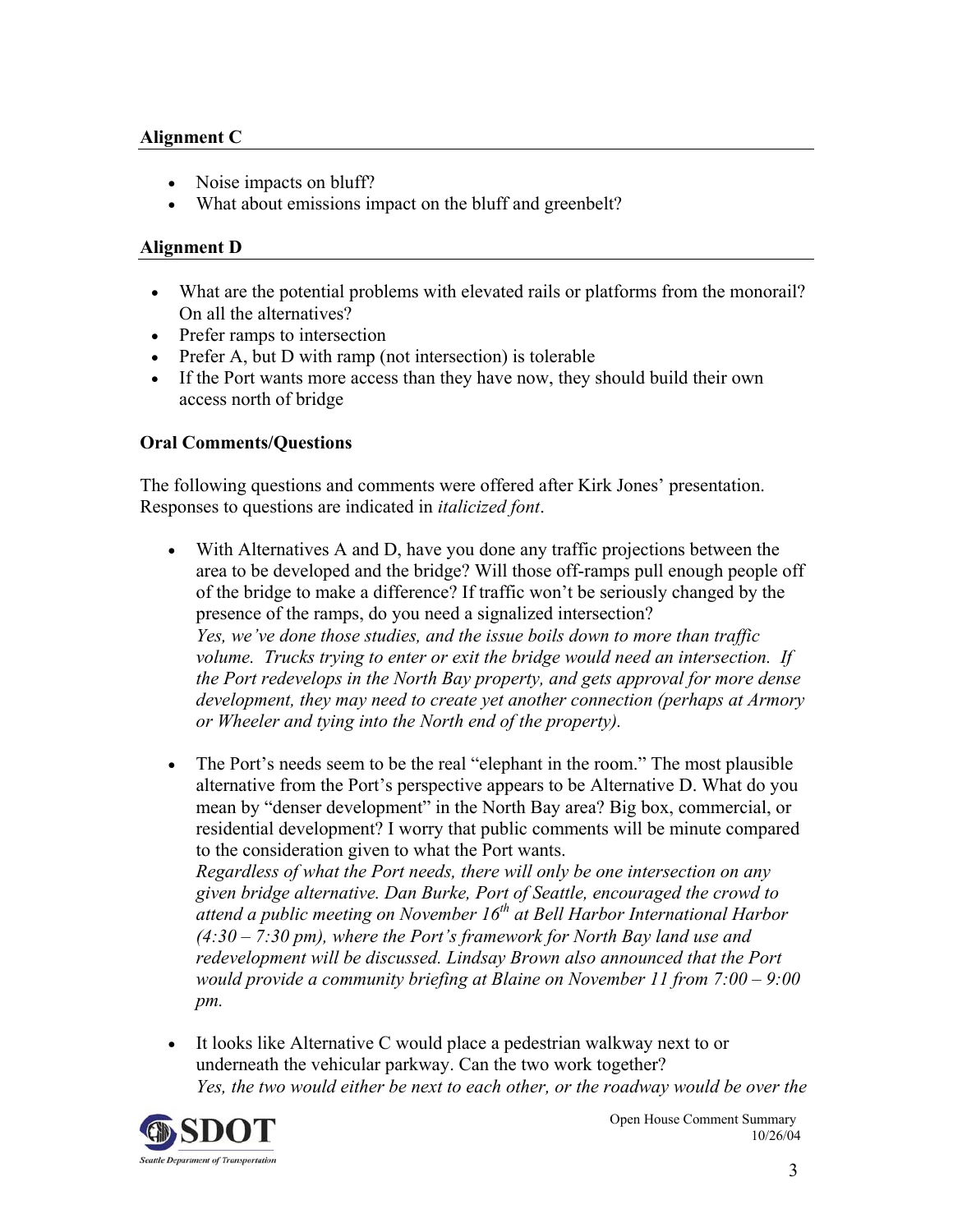*top of the pedestrian walkway. Working out the details with the Port will be crucial to determine how the two could conceptually work together.*

- What benefits does Alternative A's intersection option have over the ramp option? Does it have to do with access to the waterfront and marina? *The intersection option would allow eastbound traffic from Magnolia to make an earlier turn to get to the marina. In the future, it is expected that the Port would create a north-south road through the North Bay property to 21st Ave N, so people from Magnolia could also connect to the marina by driving north and then through the Port's property.*
- It seems that only a small number of eastbound cars from Magnolia want to get to the marina. Such a low number of cars shouldn't warrant an intersection on the bridge. And what about connecting people from the Galer Flyover to the marina and park without using the bridge? *The Port and businesses currently working near T90/91 need to keep a secure*

*route between the piers and their businesses. This is why we can't allow a surface connection from the Galer Flyover to the park and marina.*

• Have you done a traffic study that looks at not including any ramps to the park and marina? *No. Marina businesses paid for the ramps that are there today, and we need to* 

*keep them as part of this project.*

- We don't need stoplights on the bridge, so the intersection options aren't good. The ramps work fine today, and would continue to work fine. Alternative C is the worst. I live on Plymouth, so the bridge would be a block from my house. This would create noise and pollution impacts on the residences in my neighborhood. Alternative A is much better. Crosswinds would take pollution in the area and spread it around a bit. Build a beautiful bridge as a piece of art that will be there for a long time. The land will still be great for development. Amgen should not have been built, and shouldn't be dictating the plans for the bridge. The bridge offers a beautiful view of the city.
- Is there a way that Alternative A can be built without lights or intersections? Using curving on- and off-ramps, for example? *The amount of space we'd need to build big enough ramps would require a lot of property, and break up the Port's property a lot. It would be really tough to work around such large ramps.*
- As the Port property develops, would more and more trucks need to use the intersection on the bridge? *Trucks to existing buildings would continue to use the Galer Flyover, since that's the most convenient route for them. Trucks to new buildings on the Port's property might use the bridge.*

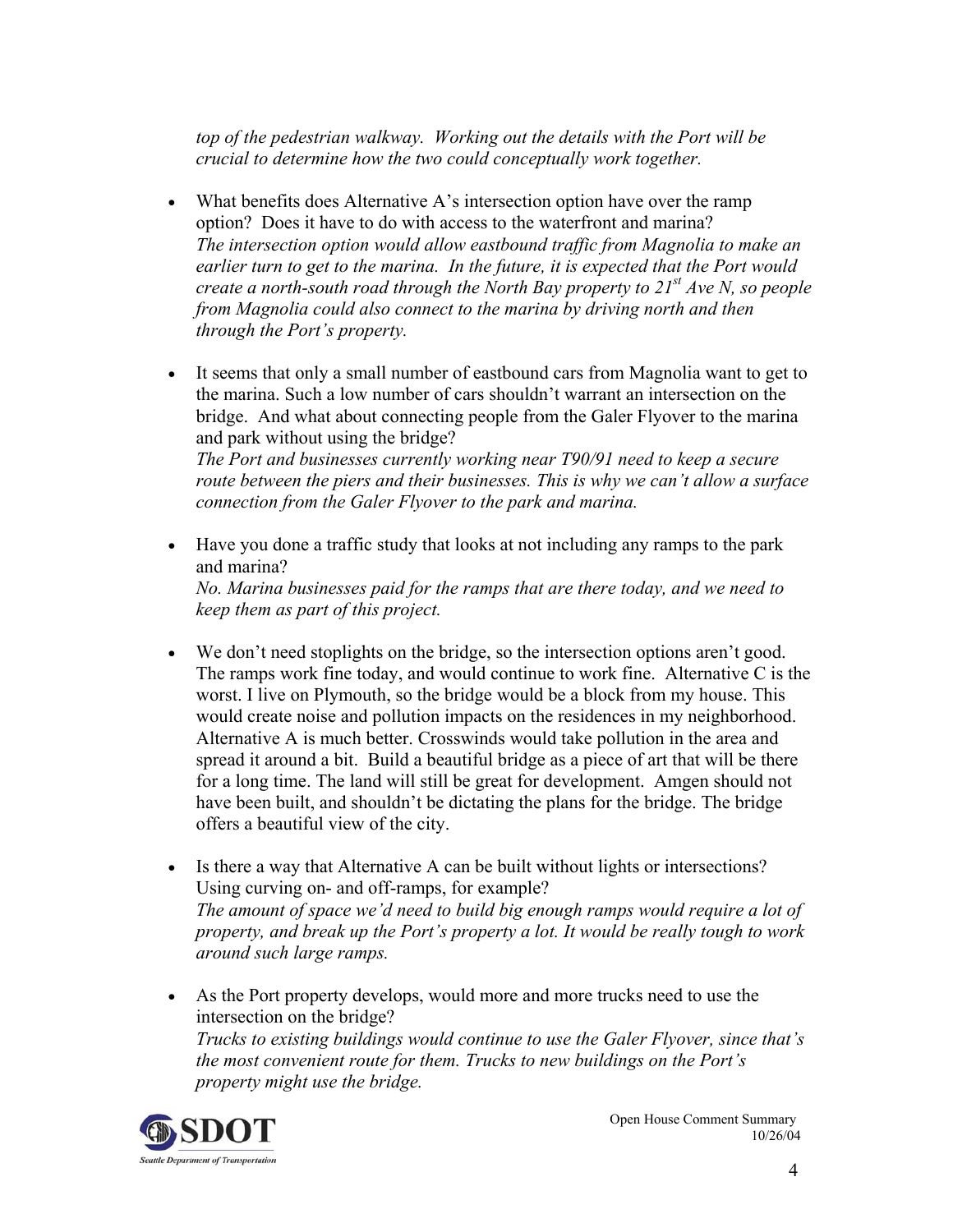- Alternatives C and D seem to be on the table so the Port can do what it wants. Alternative C looks like it will create impacts on the bluff above, like diesel smells and noise. I'm suspicious that C will be the preferred alternative just to accommodate the Port.
- I live by the existing bridge on the corner of the bluff, and experience the noise and the smells. Many more people use the bridge to get to northern parts of Magnolia because it's so much more convenient (zero lights as opposed to seven if they use Dravus). It's unfair that all of the traffic due to the urban density on Thorndyke and neighboring areas comes by my house. Northern neighborhoods should have to experience some of this traffic. Also, I've created a simple website to talk about this project (www.newmagnoliabridge.com) and encourage everyone to look at Canyon Park as an example of how beautiful light industry can be. North Bay could be a beautiful area full of trees, where, for example, we could walk our dogs after hours.
- I live on the highest point of Magnolia. Alternative C is terrible for another reason: emergency access for fire trucks and ambulances, which would be exacerbated by such a long drive. Direct access would be much better, as there are a lot of older people who live in Magnolia. (You've heard the joke, of course, that lots of old people live in Ballard, and their parents live in Magnolia.) Would Alternatives D or C, which look like they're against the bluff, be vulnerable to seismic events and therefore dangerous? Alternative A is best. *No, they aren't against the bluff because that's parkland, where we aren't allowed to build.*
- Is there an intersection included in Alternative C? That's a curvy area up top. *Yes, there would be a signalized intersection that would be safe at that point.*
- Have you considered ramps in both directions on Alternatives A and D? *Yes. By the time the ramps would descend at 6.5% from the west, they would be nearly to the railroad. It wouldn't make sense to include them.*
- Seattle has great natural areas, and because of that a high quality of life. Our best features include greenbelts, urban wildlife, etc. One of our best features is our greenbelts, which should be protected. I'm concerned that Alternative C runs right through a natural feature that should be protected. Also, increasing the density in North Bay could really change these dynamics. What are you doing to consider the greenbelt and other quality of life issues? *Alternative C is at the toe of the bluff, not in the greenbelt. Our discipline reports will look at the issues that you're raising.*
- Shorelines are protected under city law. Are there regulations in place to protect greenbelts, so Alternative C wouldn't be the preferred alternative? *We are considering those issues, though at this point they're not fatal flaws.*

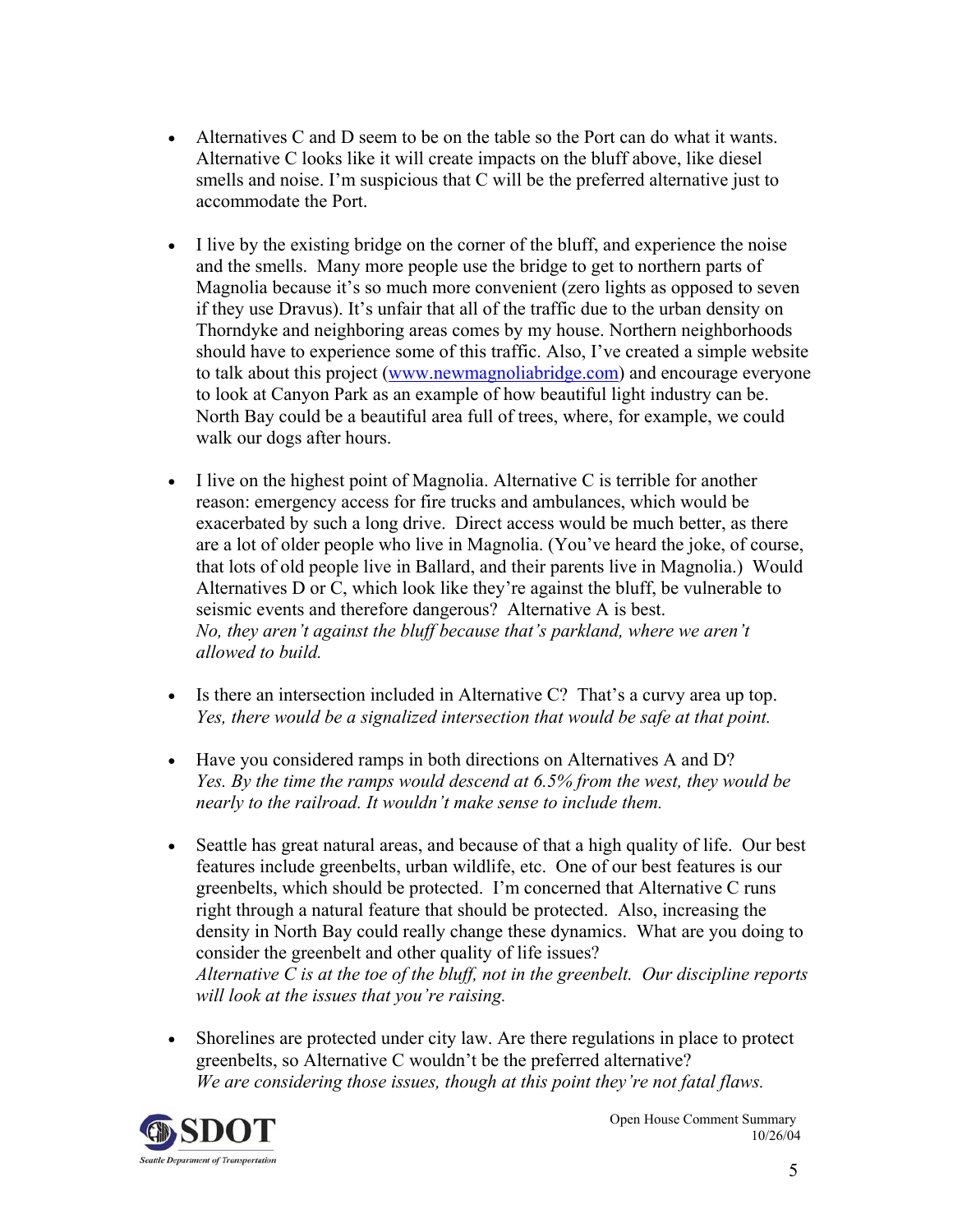- I encourage you to weigh heavily the impacts in the greenbelt, and that you project into the future and work hard to protect features that contribute to our quality of life. Not just project traffic numbers, but vegetation and wildlife.
- What do you gain using Alternative C over D? *You get off of a structure for a longer stretch, which gives you more flexibility when developing in terms of access.*
- Is there a preferred alternative in the EIS? I hugely encourage choosing Alternative A. Also, I don't understand the security issue you mention regarding the terminals. *We don't have a preferred alternative, but if one looks like it's rising above the others as we complete the document, we might pick a preferred alternative. The security issue is related to the seafood processing and cold storage businesses that accept cargo from international ships. Due to customs and immigration regulations, we must keep that area secure.*
- Alternative C is not "new" is it? It's one of the original nine that you rejected? *That's correct. We've modified the original Alternative C.*
- Are Alternative C or the intersection options only being proposed in response to the Port's desire to develop North Bay? What would happen if Costco or Home Depot wanted to build in North Bay? *No, those alternatives and options aren't just to serve the Port. We're attempting to maintain flexibility. If those kinds of businesses wanted to locate in North Bay, they (or the Port) would have to go through other processes to assess traffic and neighborhood impacts.*
- If there were a snowstorm, Alternative C looks like it would be impossible to deal with. Where would traffic go?
- How much will it cost?

*In today's dollars all of the alternatives are in excess of \$100 million. We are in the process of identifying all of the risk and opportunity situations that can affect the cost, applying a probability factor to each situation, and applying an inflation factor out to the expected time of expenditure for each of the project's major elements. It will be several weeks before this process is complete and the appropriate City officials are briefed. At that time the public will be informed of the expected costs, which will be a range of costs for each alternative.* 

• Who's paying for the bridge? *We all know it basically comes down to the taxpayers. We don't know what our sources will be, but we'll go after all kinds. We consider the Port, City, federal government, railroad, and the state to all be potential funding sources.*

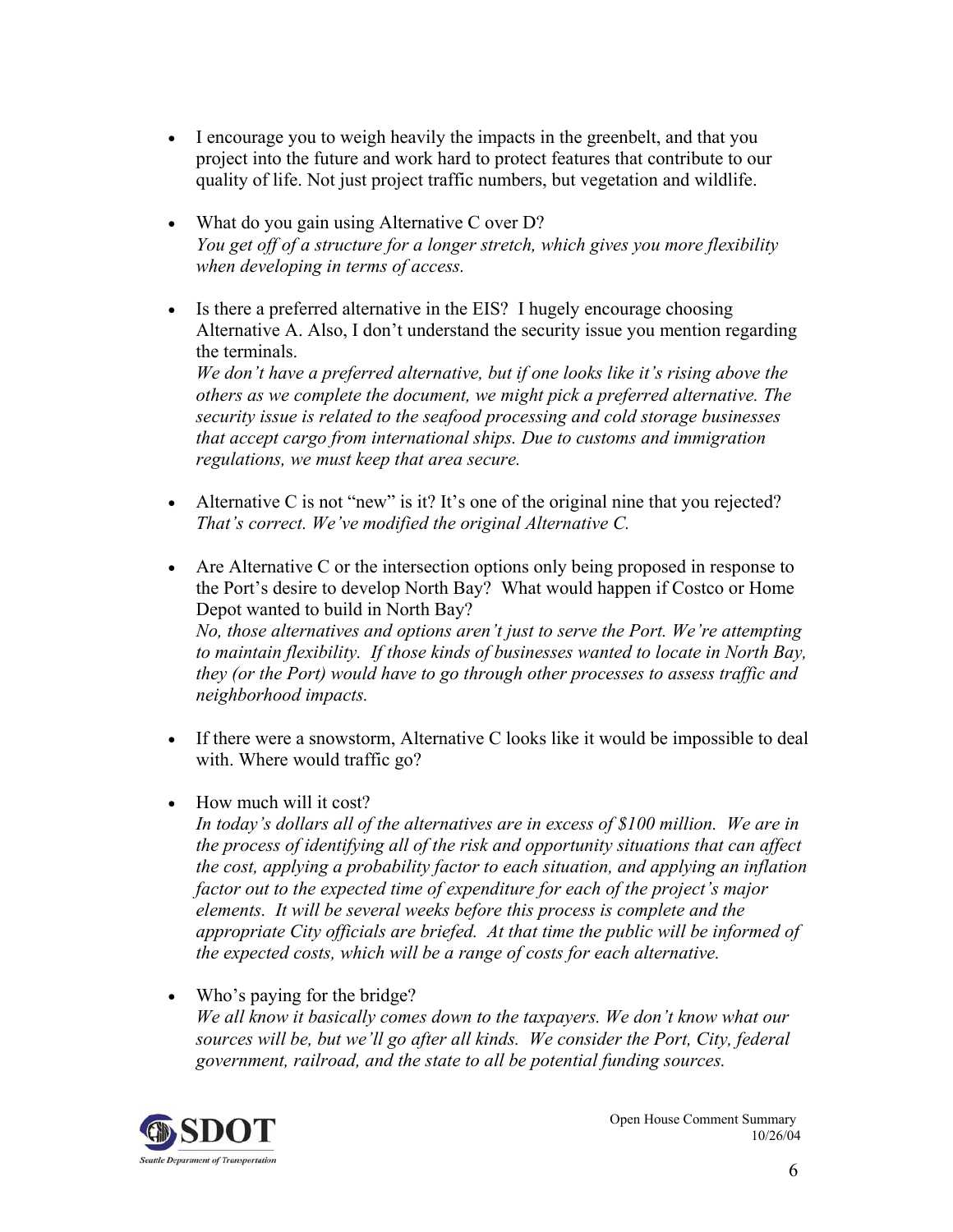# **Comment Form Input**

Seventeen comment forms were submitted during the open house. The three questions asked on the comment form were:

- What are your thoughts on the three alternatives being studied in the Draft EIS?
- Is there anything you would like more information about as the EIS process moves forward?
- Additional Comments

Seventeen people responded to at least one of the questions on the Magnolia Bridge Comment Form and many responded to at least 2 of the 3 questions.

Many respondents are interested in more information about noise, light and air pollution that might be associated with the alternatives. Two people hope to see more consideration of pedestrians and bicyclists.

Of the comments received from this meeting, Alternative A received the most support: 10 people view Alternative A as a viable alternative. Traffic flow, the directness of the route, and accessibility were mentioned as reasons for supporting this alternative.

Six comments were received about Alternative D. Most people believe that Alternative D will provide access to North Bay and will regulate traffic speed and flow. Three people view Alternative D to be similar to Alternative A, and like both intersection options. Two people opposed Alternative D as a Port-focused project, and one noted that it would result in increased noise for Thorndyke residents. One person feels that Alternative D will increase travel time.

Of the ten comments received about Alternative C, only one was favorable and noted that the route allows for flexibility in the future. The other nine people oppose this option due to it being a "circuitous route," increasing travel time, impacting the environment, and/or creating health and safety concerns. A few people feel this design favors the Port more than the residents of Magnolia.

The following verbatim responses were submitted on comment forms, grouped by question and separated by horizontal lines.

## *Question 1: What are your thoughts on the three alternatives being studied in the Draft EIS?*

Alternative C is a bad idea. Magnolia is primarily a bedroom community, and we are accustomed to fairly swift access to and from the city. The winding route with a traffic light on the surface portion is an undue interference in the commute. I have a feeling that Alternative C is mainly for the benefit of the Port's development of "North Bay" area, and not for the benefit of the 24,000 citizens of Magnolia. We in Magnolia only have two

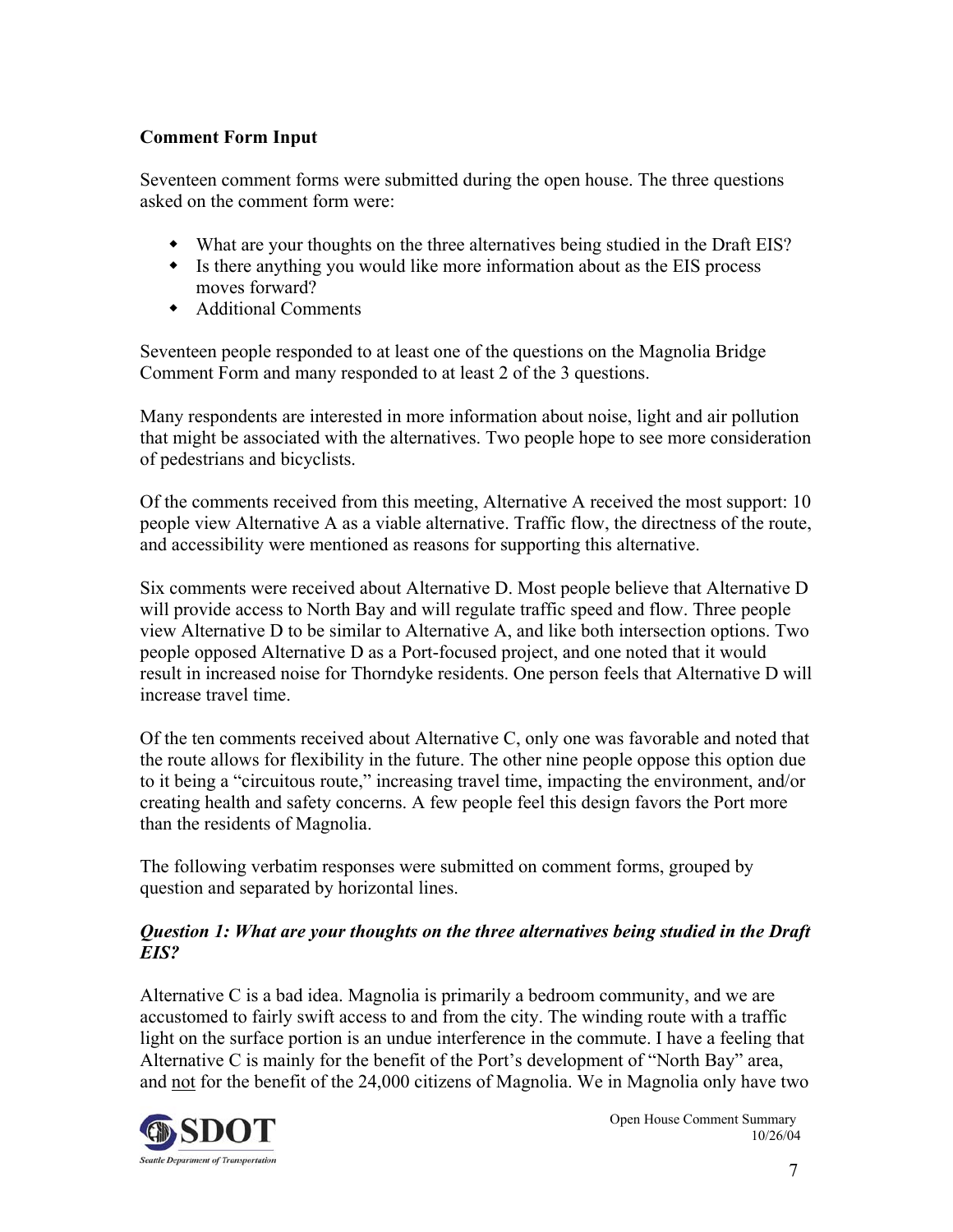access routes to the "outside world" and they should not be unduly complicated. Alternative C would also result in loss of views from the road, and would expose more people to noise from the elevated portion that runs along the eastside of Magnolia. The new bridge, if there must be one, should be as direct as possible.

Alternative A Intersection or Alternative D Intersection seem to be the best options for several reasons: 1) Route to Elliott Bay Marina area, 2) Alternative to Dravus provides reasonable direct access off Magnolia.

It would be practical to have 2 lanes going to town and 2 lanes coming home, but it might make a racetrack of the bridge. Keep the bridge as close to as it is now, but keep going with planning and finding money before the next earthquake!!!

The people I've talked to prefer A as long as you don't cause them to take a detour  $$ because the want to get downtown to the job and back home to the dinner as fast as possible – without any extra hills to climb. These people understand that the bridge itself is dangerous, worrisome and a better more safe design would be appreciated – without too much expense.

Alt. A is preferred. It makes the most sense from the traffic flow and from a historical perspective. Alt D and Alt C are pork for the Port. Alt D will increase noise to the Thorndyke residential zone and when developed traffic to Magnolia. Construction time for Alt A may be longer, but it is better to suffer in the short term than the long term.

D – Intersection provides the most logical solution.

- Access to North Bay from E. and W.
- Light from intersection will slow traffic.
- Frees up waterfront for development.
- Aesthetics are acceptable.
- Not as convoluted as Alt. C.
- Least detain time during construction.

Good job! The renderings really help!

"C" seems quite circuitous for traffic and the increase in travel time will probably discourage drivers from using – therefore increased Dravus  $\&$  Thorndyke travel will increase traffic snarls.

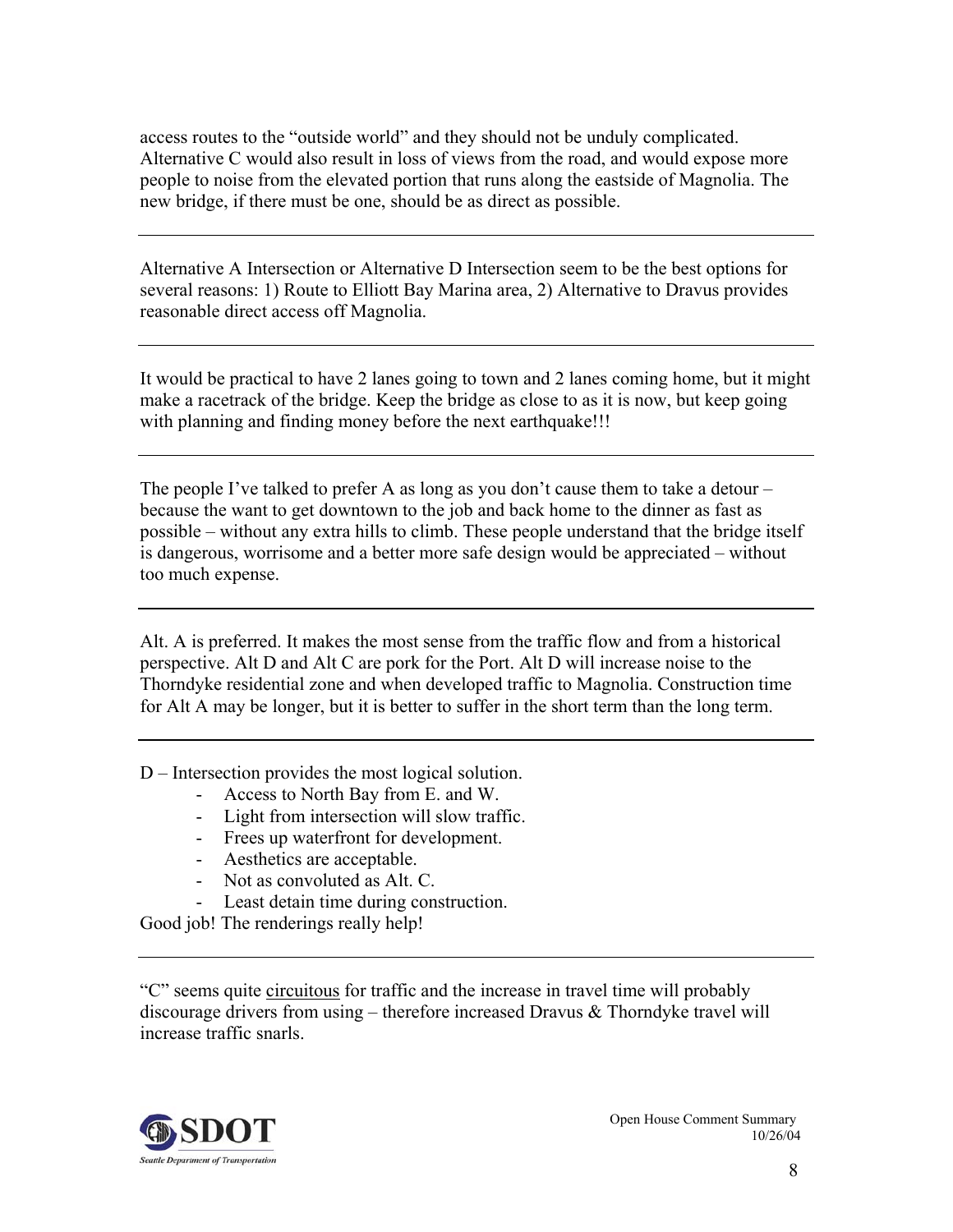A & D – prefer intersection options; provides E. bound access to new North Bay development, etc. or allows drivers to bypass. Traffic signals at intersection would be a plus in terms of regulating flow and speed.

- 1) Should choose the option with the least environmental impacts habitat and shoreline area
- 2)  $2<sup>nd</sup>$  should choose least expensive
- Also pedestrian and bikes should be given priority

Prefer "A", Dislike "C"

Alternative A with the ramps as we have now is much better than putting a light in the middle of the bridge to accommodate a very small number of cars/day.

Alternative D with ramps like we have now would be ok, but again the light in the middle of bridge.

Alternative "C" is unacceptable because of negative impacts that are certain to occur on the adjacent greenbelt. The Queen Anne Plan and the plans of other Seattle neighborhoods demand that our "urban forest" be protected, nurtured and valued. Urban wildlife will also be unacceptable degraded!

Alternative A without signalized intersection. Just replace what we have now. Nothing else.

#A – why not have an access ramp off the bridge to the south at ground level for access to the water and restaurant (and could go left/north, too and have a ramp off the bridge/going west) to the north that takes cars to ground level.

Forget #C.

Will any of the options allow bikes? Alt C seems to allow the most flexibility for future land use changes.

One of the "negatives" of Alt A, mentioned repeatedly in the SDOT presentation, is the impact on Shoreline. For this reason, Alt C, the worst alternative, looks good. But this

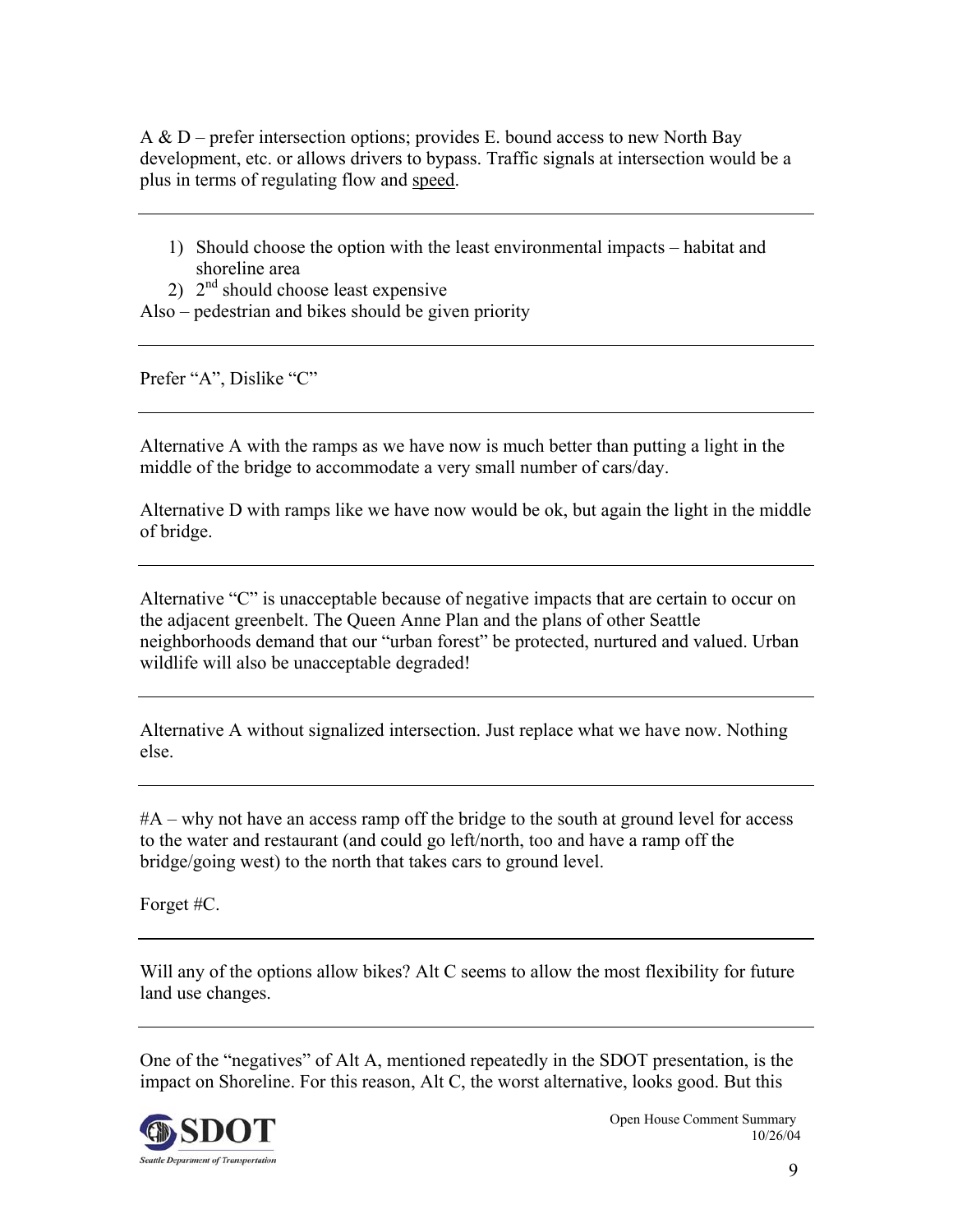seems like a ginned up negative for the purpose of making C look good. This isn't a beautiful natural shoreline, and elimination of the bridge will not make it so. Comparison should be made to the present condition, and constructing a new, modern, aesthetically pleasing bridge would be a marked improvement to the shoreline, for the least cost, and for the most efficacy for Magnolia residents, and its adequate for the Port, too.

Alternative A is the only alternative that truly serves the residents of Magnolia. Alternative was correctly rejected early in the process for excessive cost and excessive impact. The increased travel time of both C& D is significant health and safety concern especially the surface roading in C if the Port obtains upzones and adds significantly more development traffic.

Since there is no viable alternative that does not include above ground structures I would recommend alt A. if the plain option is used I would recommend strongly that a Jersy barrier be run from where the road goes onto the level section to  $15<sup>th</sup>$ . The reason for this is that people pull U-turns to either come from or go to the marina area. This would be eliminated if the intersection is added.

## *Question 2: Is there anything you would like more information about as the EIS process moves forward?*

You might want to consider waiting on the industrial development at Northbay and Pier 90-91 because of the business they would take from other such business – especially until our economy picks up – Until then, you might allow the area for children's playfields, and public park and to keep the beautiful views that have made Seattle famous.

Noise and pollution impact of the proposals on the Thorndyke residential neighborhood about and south of bridge.

Port plans and timeline for "streets by others"

Changes in air quality from vehicles and noise impact to residences about proposed routes – especially "C" since appears longest and it is closest to the bluff, crossing the greatest number of cross streets (and greatest number of homes)

The alternatives C and D are options designed to assist the Port with access to their property. However, the bridge is primarily an access ramp for Magnolia and it - the